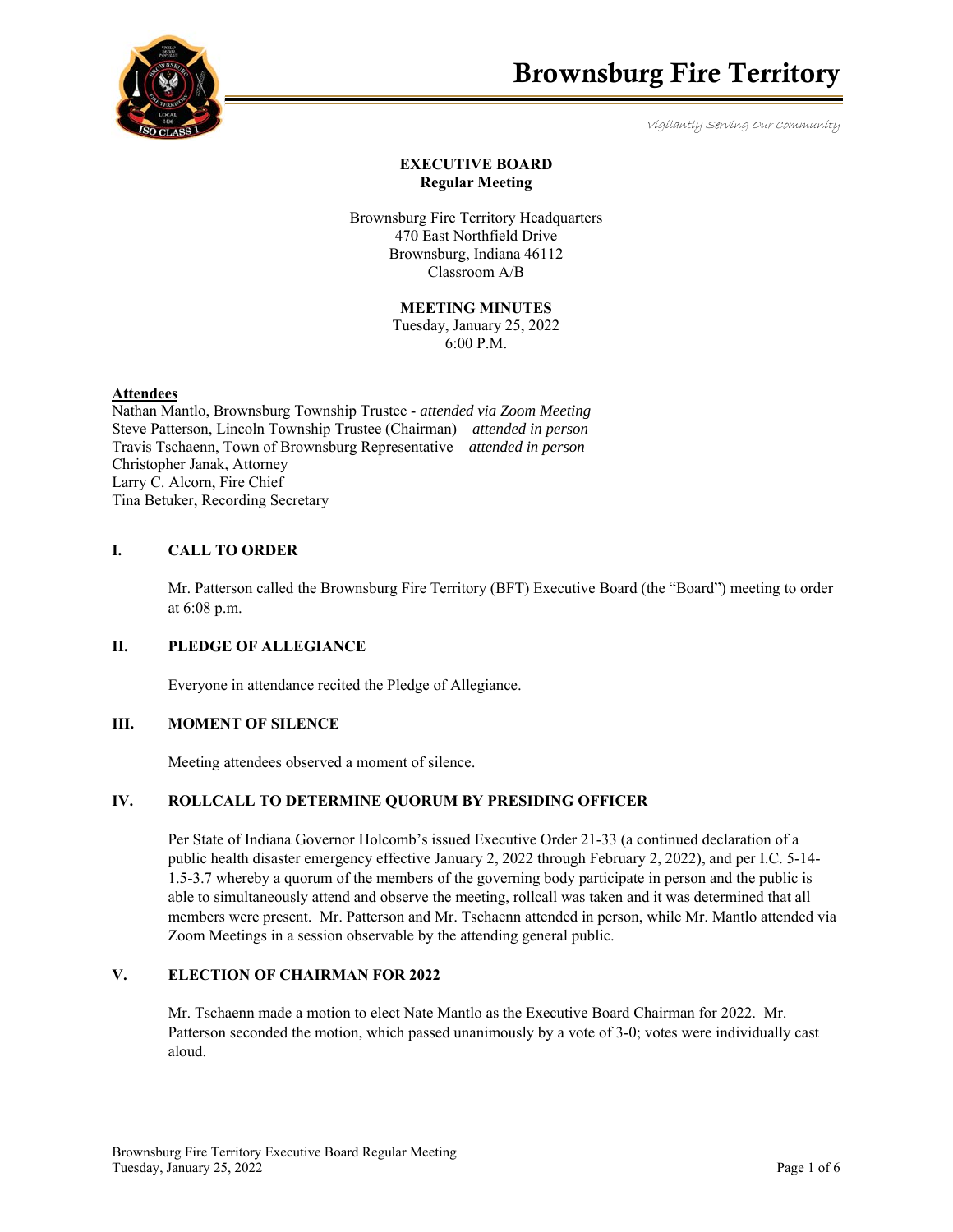

## **VI. ELECTION OF SECRETARY FOR 2022**

Mr. Tschaenn made a motion elect Ms. Betuker as Recording Secretary for 2022. Mr. Patterson seconded the motion, which passed unanimously by a vote of 3-0; votes were individually cast aloud.

# **VII. APPOINTMENT OF ATTORNEY FOR 2022**

A. Resolution #2022-01 "A Resolution Providing for the Appointment of Attorney"

Mr. Tschaenn made a motion to approve Resolution #2022-01 "A Resolution Providing for the Appointment of Attorney" whereby the Board would appoint J. Christopher Janak of Bose, McKinney, & Evans as attorney for the Executive Board, Safety Board, and the Fire Territory for calendar year 2022. Mr. Patterson seconded the motion, which passed unanimously by a vote of 3-0; votes were individually cast aloud.

### **VIII. CITIZENS COMMENTS RELATED TO AGENDA ITEMS**

None.

# **IX. APPROVAL OF PREVIOUS MINUTES:** Regular Meeting Tuesday, December 14, 2021

Mr. Patterson made a motion approve the meeting minutes dated Monday, December 14, 2021, as submitted. Mr. Tschaenn seconded the motion. There were no questions or comments and the motion passed unanimously by a vote of 3-0; votes were individually cast aloud.

### **X. APPROVAL OF EXPENSE REPORT(S): December 2021 Activity - \$321,418.94**

Mr. Patterson made a motion to approve the expense reports for December 2021 activity in the amount of \$321,418.94. Mr. Tschaenn seconded the motion. There were no questions or comments and the motion passed unanimously by a vote of 3-0; votes were individually cast aloud.

### **XI. EXECUTIVE BOARD ITEMS**

Old Business

A. None.

#### New Business

A. 2022 Meeting Dates and Times

Mr. Tschaenn made a motion to consider the 2022 Meeting Dates and Times. Mr. Patterson seconded the motion. Mr. Tschaenn noted that, although the 2022 dates were listed, the document did not include a meeting time; therefore, he made a motion to amend, adding 6:00 p.m. as the 2022 meeting time. Mr. Patterson seconded the motion to amend, which passed unanimously by a vote of 3-0; votes were individually cast aloud. Mr. Tschaenn made a motion to approve the amended 2022 Meeting Dates and Times. Mr. Patterson seconded the motion, which passed unanimously by a vote of 3-0; votes were individually cast aloud.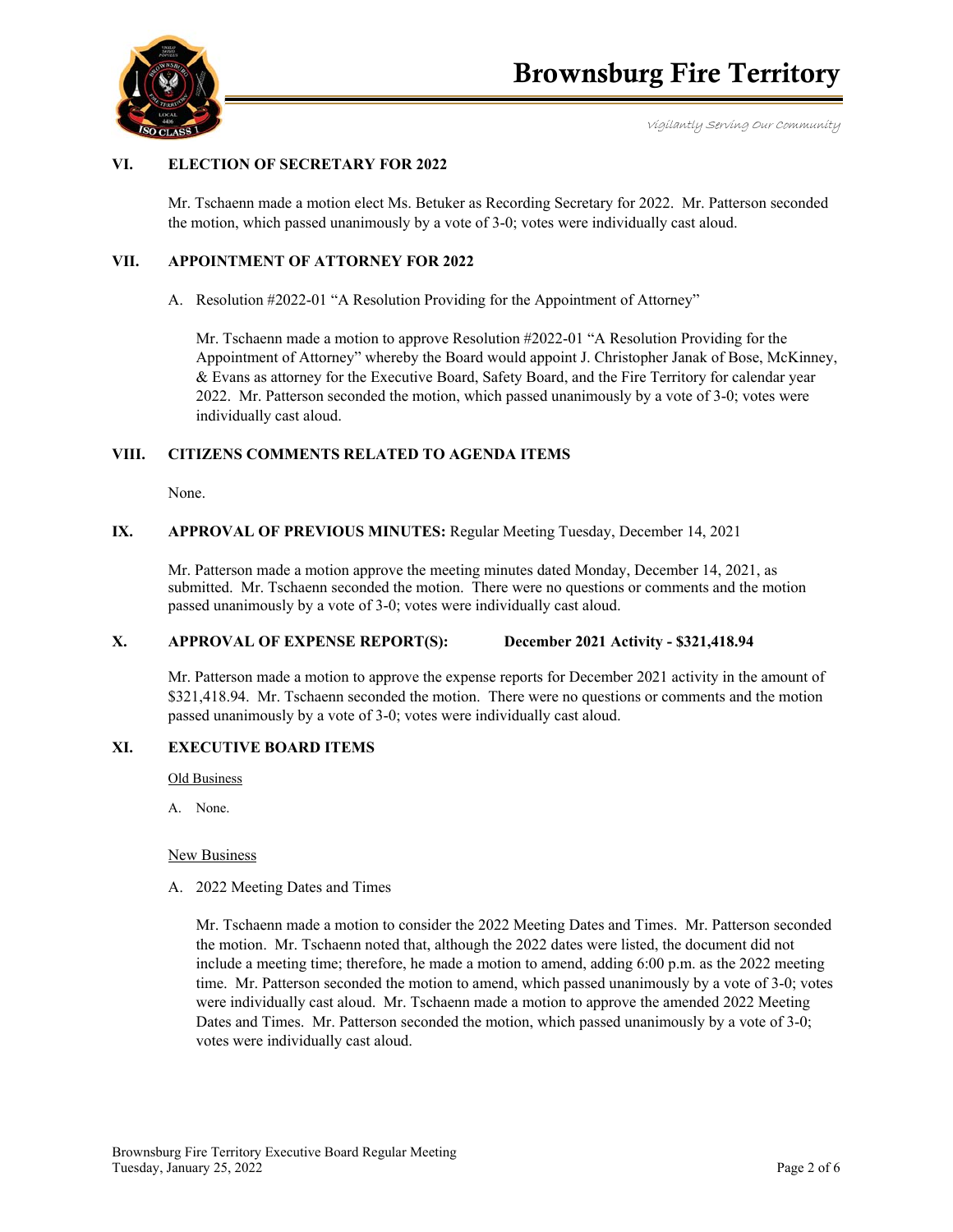

B. 2022 Uniform Conflict of Interest Statements

The Board acknowledged receipt of Uniform Conflict of Interest Disclosure Statements from the following employees:

- Matthew D. Johnson for Macqueen Emergency
- Jonathan "Andy" Northern for 911 Fleet and Fire Equipment
- Donald Ross for First Due Company, LLC

*Note: copies of the Uniform Conflict of Interest Statements were submitted to the Town of Brownsburg Clerk-Treasurer, noting that the Board had acknowledged them during their Regular Meeting dated Tuesday, January 25, 2022.*

C. Facility Lease Rental Agreement: Lincoln Township, Station #131 Office

Mr. Tschaenn made a motion to consider a facility lease agreement for Lincoln Township, which Mr. Patterson seconded. Lincoln Township rents office space at Station #131 located 55 East Main Street in Brownsburg for \$400.00 per month. Mr. Patterson stated that the State Board of Accounts requires a lease copy. A draft was presented to the Board for consideration; however, Mr. Janak notified the board that the current discussion is really for a sublease, noting that the original lease is an agreement between the Fire Station Building Corp. as Lessor, and the three Participating Units (Brown Township, Lincoln Township, and Town of Brownsburg) as Lessees; Lessees need the consent of the Lessor to sublease. Mr. Janak recommended approving the provided agreement, and he would then send a copy with consents out to each Participating Unit's legislative body, as well as the Fire Station Building Corp.

Mr. Mantlo, noting that the majority of business conducted at the Trustee's offices is poor relief, asked the Executive Board what, if any, compensation they felt was fair. Mr. Patterson stated Lincoln Township was comfortable paying the BFT \$400.00 per month since they would need to still pay rent if the office was located elsewhere. There were no further questions or comments and the motion passed unanimously by a vote of 3-0; votes were individually cast aloud.

### **XII. FIRE CHIEF ITEMS**

### Old Business

A. BFT Facilities and Training Grounds Third-Party Usage

Chief Alcorn stated he awaits the Board's input on which entities would be allowed to use BFT facilities and how they would be charged, if at all; he would need this information in order to draft documentation for the Board's consideration. The agenda item is deferred to the next meeting.

B. Project: Training Grounds 1. Bid Award

> Chief Alcorn notified the Board that only one bid was received for the Training Grounds project (modification of storage containers), and subsequently awarded to First Due Company for the amount of \$102,570.00 (within the budgeted amount). Mr. Mantlo asked Mr. Janak asked if there is a vote needed on this item. Mr. Janak clarified that the Board had, at their December 14, 2021, already voted to allow Chief Alcorn to award the project to the most responsive and reasonable bidder.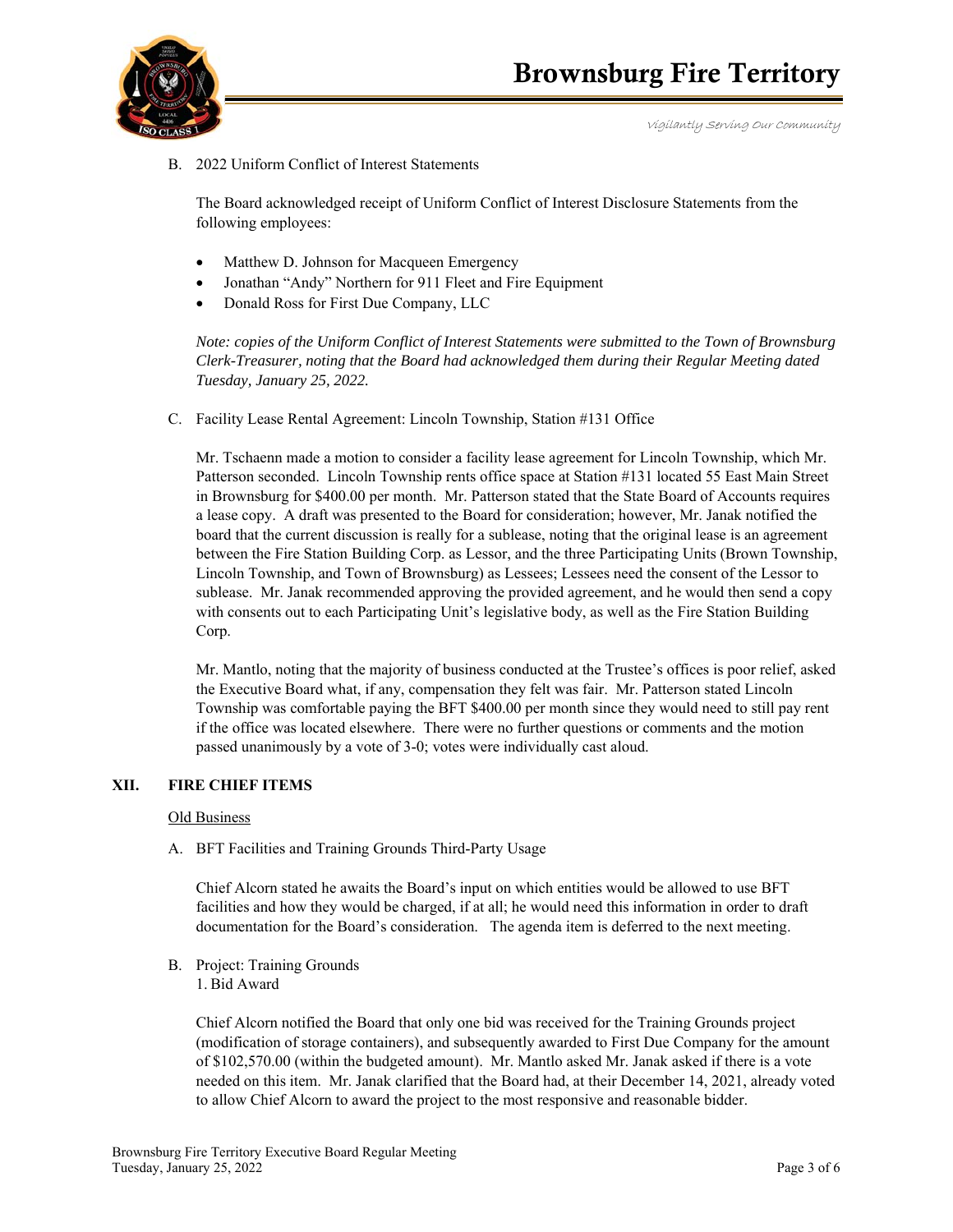

# C. Firefighter Starting Pay Step Adjustment

Mr. Patterson made a motion to proceed with the salary adjustments for first and second year Firefighters as outlined on page 43 of the meeting packet. Mr. Tschaenn seconded the motion. Mr. Tschaenn stated that he had received feedback from Chief Alcorn and the Hendricks County Firefighters Local #4406 Brownsburg Division and is satisfied to proceed. Mr. Patterson stated he agreed with the adjustments to ensure the BFT remained competitive in its compensation. Mr. Mantlo stated his initial hesitation lay with discrepancy in starting pay between the firefighter vs. civilian paramedic positions. However, he is now taking difficulties with hiring civilian paramedics in the current market into account, particularly the Board's agreement to increase their starting pay. Chief Alcorn noted that amount was approved under the 2022 budget at \$59,000.00. There were no further questions or comments and the motion passed unanimously by a vote of 3-0; votes were individually cast aloud.

### New Business

- A. Monthly Staff Reports: December 2021 Activity Chief Alcorn presented the monthly staff report for December 2021. There were no questions or comments.
- B. Policy Updates to Correct Position Title(s)

In order to reflect currently assigned employee position titles, Chief Alcorn requested the Board's approval to update the text within all active policies, as follows: "Assistant Chief" to "Deputy Chief," e.g., "Assistant Chief of Administration" to "Deputy Chief of Administration." Mr. Patterson made a motion to make the policy text changes. Mr. Tschaenn seconded the motion. There were no questions or comments and the motion passed unanimously by a vote of 3-0; votes were individually cast aloud.

C. Policy #316-Longevity Pay

Chief Alcorn requested the Board's approval to modify Policy #316-Longevity Pay to reflect the new pay outlined under the 2022 salary ordinance. Mr. Tschaenn made a motion to approve the requested changes. Mr. Patterson seconded the motion. There were no questions or comments and the motion passed unanimously by a vote of 3-0; votes were individually cast aloud.

### **XIII. ATTORNEY ITEMS**

A. None.

So that documentation may be prepared and meetings initiated, Mr. Janak asked the Board if they wished to pursue re-establishment of the 2023 tax rate (the fully allowable rate is \$0.0333 per \$100.00 of Assessed Value (AV)). Mr. Patterson stated the Lincoln Township Board is in agreement to participate in a joint meeting to discuss the rate re-establishment. Mr. Tschaenn stated the Town of Brownsburg is also interested in meeting. Mr. Mantlo stated that two of three Participating Units constitutes a consensus and asked Mr. Janak if a vote was required. Mr. Janak stated while a vote wasn't required, it would be prudent since the action will incur attorney fees against the BFT budget. Mr. Mantlo stated he would not be in favor of re-establishment; without a requested rate, the rate would be automatically set and he predicts this would trend down to \$0.0329 per \$100.00/AV; however, it is the Brown Township Board's decision. In addition, as Mr. Patterson and Mr. Tschaenn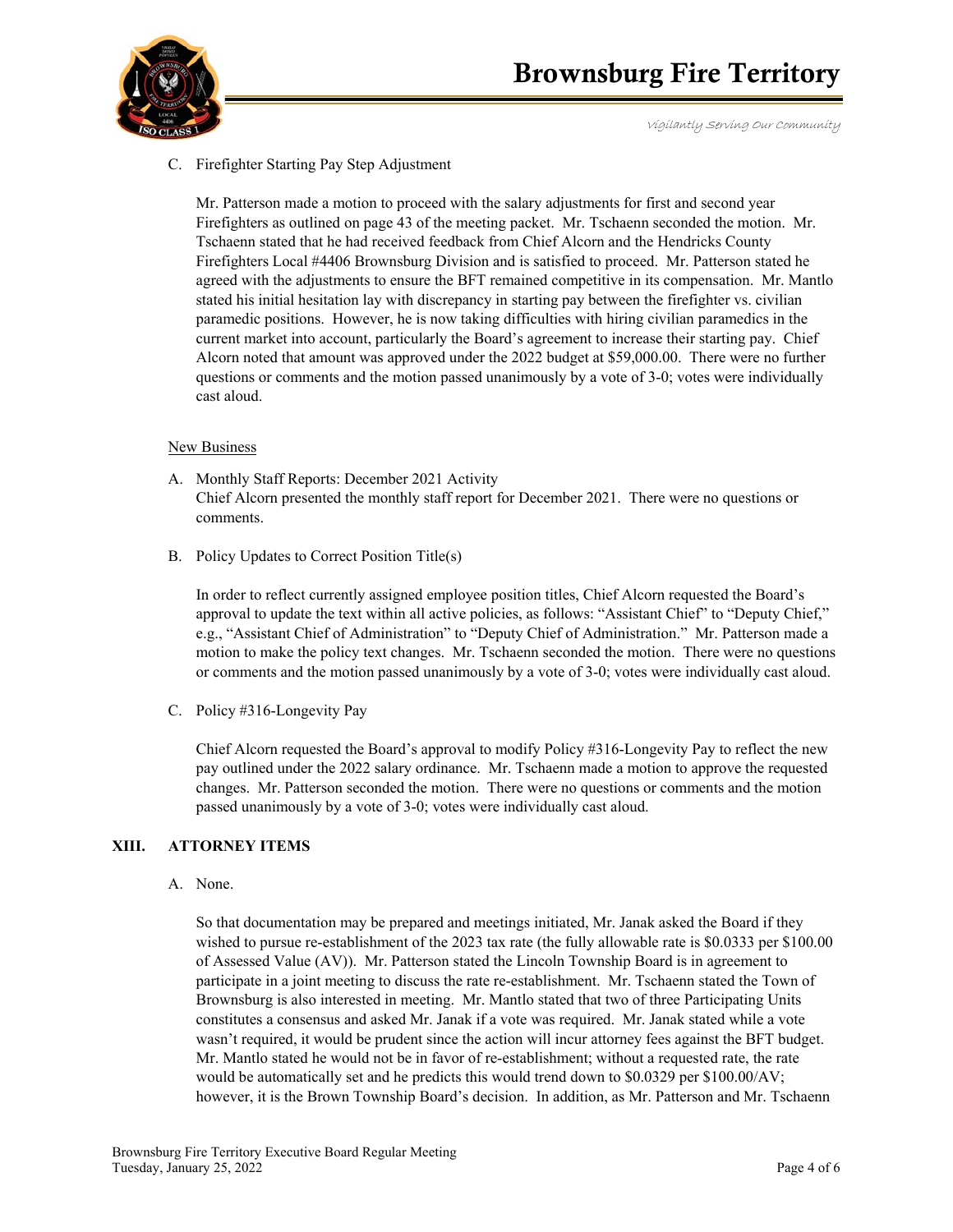

had already spoken with their legislative bodies, Mr. Mantlo requested a vote. Mr. Tschaenn made a motion for the attorney to initiate documentation and the process for re-establishing the Equipment Replacement Fund. Mr. Patterson seconded the motion which was approved by a majority vote, as follows: Mr. Patterson=Yes; Mr. Tschaenn=Yes; and Mr. Mantlo=No; votes were individually cast aloud. Mr. Mantlo noted that someone within the BFT should coordinate the joint meeting and that the Township's may be asked for their Board's contact information.

# **XIV. BOARD COMMENTS, ANNOUNCEMENTS, AND OTHER BUSINESS**

None.

# **XV. COMMENTS FROM THE FLOOR**

Ms. Cindy Hohman, 15 Tyler Court, regarding a Brownsburg business handling radioactive medicine and the level of BFT personnel training on handling such materials. Chief Alcorn stated that the Fire Marshal is aware and has communicated with personnel. In addition, he noted that the BFT does not have a hazmat response and would rely upon other nearby qualified departments. The business has supplied a list of the materials.

# **XVI. DATE AND LOCATION OF NEXT REGULAR EXECUTIVE BOARD MEETING**

Mr. Tschaenn advised the Board that he would not be available in person for the February 22, 2022 regular meeting and would need to attend electronically. With the Governor's Executive Order 22-01 "TWENTY-THIRD RENEWAL OF THE PUBLIC HEALTH EMERGENCY DECLARATION FOR THE COVID-19 OUTBREAK," the manner in which Executive Board members may attend the February  $22<sup>nd</sup>$  Regular Meeting continues to fall within the revised IC 8-1-2.2-31(e):

 *"This subsection applies if the governor declares a disaster emergency under IC 10-14-3-12, or a local disaster emergency is declared under IC 10-14-3-29. The board of commissioners of a joint agency may meet without any members of the board of commissioners being physically present at the meeting until ninety (90) days after the disaster emergency or local disaster emergency is terminated, if the members participate by means of electronic communication in the manner set forth in subsection (b). A member of the board of commissioners of a joint agency who participates in a meeting in accordance with this subsection is considered to be present at the meeting. The board shall prepare a memoranda of the meeting as set forth in subsection (d)."* 

| Date and Time:   | Monday, February 22, 2022<br>$6:00$ p.m.                                                                                                                       |
|------------------|----------------------------------------------------------------------------------------------------------------------------------------------------------------|
| <b>Location:</b> | Brownsburg Fire Territory Headquarters<br>Classroom $A/B$<br>470 East Northfield Drive • Brownsburg, Indiana 46112<br>-ALSO-<br>Via Zoom (link to be provided) |